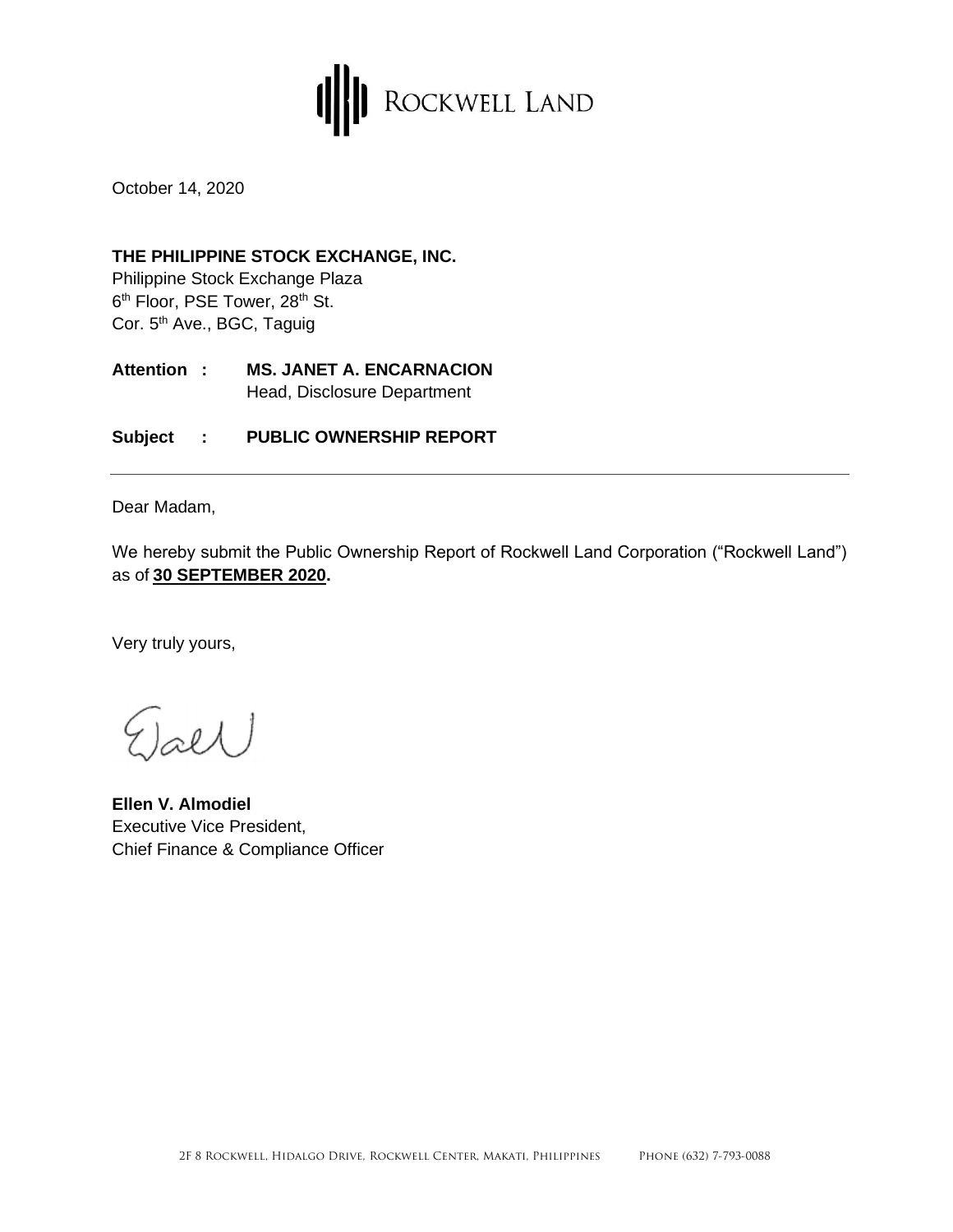

### **ROCKWELL LAND CORPORATION Computation of Public Ownership as of September 30, 2020**

## **Number of Issued Shares 6,243,382,344 Number of Treasury Shares (if any)** 126,620,146 **Number of Issued & Outstanding Shares 6,116,762,198 Less:**

#### **A. Directors**

|                                 |                |                         | <b>TOTAL DIRECT &amp;</b> | % to Total I/O |
|---------------------------------|----------------|-------------------------|---------------------------|----------------|
| <b>NAME</b>                     | <b>DIRECT</b>  | <b>INDIRECT</b>         | <b>INDIRECT SHARES</b>    | <b>Shares</b>  |
| Manuel M. lopez                 | 2,959,172      |                         | 2,959,173                 | 0.048          |
| Oscar M. Lopez                  | 174,897        | 1                       | 174,898                   | 0.003          |
| Federico R. Lopez               | 0              | 1                       |                           | 0.000          |
| Nestor J. Padilla               | 21,150,000     | 1                       | 21,150,001                | 0.346          |
| Miguel Ernesto L. Lopez         | 243,693        | 1                       | 243,694                   | 0.004          |
| Francis Giles B. Puno           | 5,656          | $\mathbf 0$             | 5,656                     | 0.000          |
| Oscar J. Hilado                 |                | $\mathbf 0$             |                           | 0.000          |
| Monico V. Jacob                 | 2              | $\mathbf 0$             |                           | 0.000          |
| Albert F. Del Rosario           | 2,818          | $\mathbf 0$             | 2,818                     | 0.000          |
| Jose Valentin A. Pantangco, Jr. |                | $\overline{0}$          |                           | 0.000          |
| Benjamin R. Lopez               |                | $\mathbf 0$             |                           | 0.000          |
|                                 | 24,536,241     | $\overline{\mathbf{5}}$ | 24,536,246                | 0.401          |
| <b>B. Officers</b>              |                |                         |                           |                |
|                                 |                |                         | <b>TOTAL DIRECT &amp;</b> | % to Total I/O |
| <b>NAME</b>                     | <b>DIRECT</b>  | <b>INDIRECT</b>         | <b>INDIRECT SHARES</b>    | <b>Shares</b>  |
| Valerie Jane L. Soliven         | 0              | 28,000                  | 28,000                    | 0.000          |
| Maria Lourdes L. Pineda         | 132,818        | 8,454                   | 141,272                   | 0.002          |
| Ellen V. Almodiel               | 0              | $\mathbf 0$             | 0                         | 0.000          |
| Davy T. Tan                     | 0              | $\mathbf 0$             | 0                         | 0.000          |
| Manuel L. Lopez Jr.             | 0              | $\overline{0}$          | 0                         | 0.000          |
| Angela Marie B. Pagulayan       | $\Omega$       | $\overline{0}$          | O                         | 0.000          |
| Estela Y. Dasmarinas            | 1,882          | $\mathbf 0$             | 1,882                     | 0.000          |
| Jesse S. Tan                    | 0              | $\overline{0}$          | 0                         | 0.000          |
| Christine T. Coqueiro           | 0              | $\mathbf 0$             | 0                         | 0.000          |
| Geraldine B. Brillantes         | 0              | $\mathbf 0$             | 0                         | 0.000          |
| Romeo G. Del Mundo, Jr.         | 0              | $\mathbf 0$             | 0                         | 0.000          |
| Jovie Jade Lim-Dy               | $\overline{0}$ | $\overline{0}$          | 0                         | 0.000          |
| Enrique I. Quiason              | 3,575          | $\mathbf 0$             | 3,575                     | 0.000          |
| Esmeraldo C. Amistad            | 0              | $\overline{0}$          | O                         | 0.000          |
| Alexis Nikolai S. Diesmos       | 0              | 13,000                  | 13,000                    | 0.000          |
| Rica L. Bajo                    | 0              | $\Omega$                | O                         | 0.000          |
|                                 | 138,275        | 49,454                  | 187,729                   | 0.003          |
|                                 |                |                         |                           |                |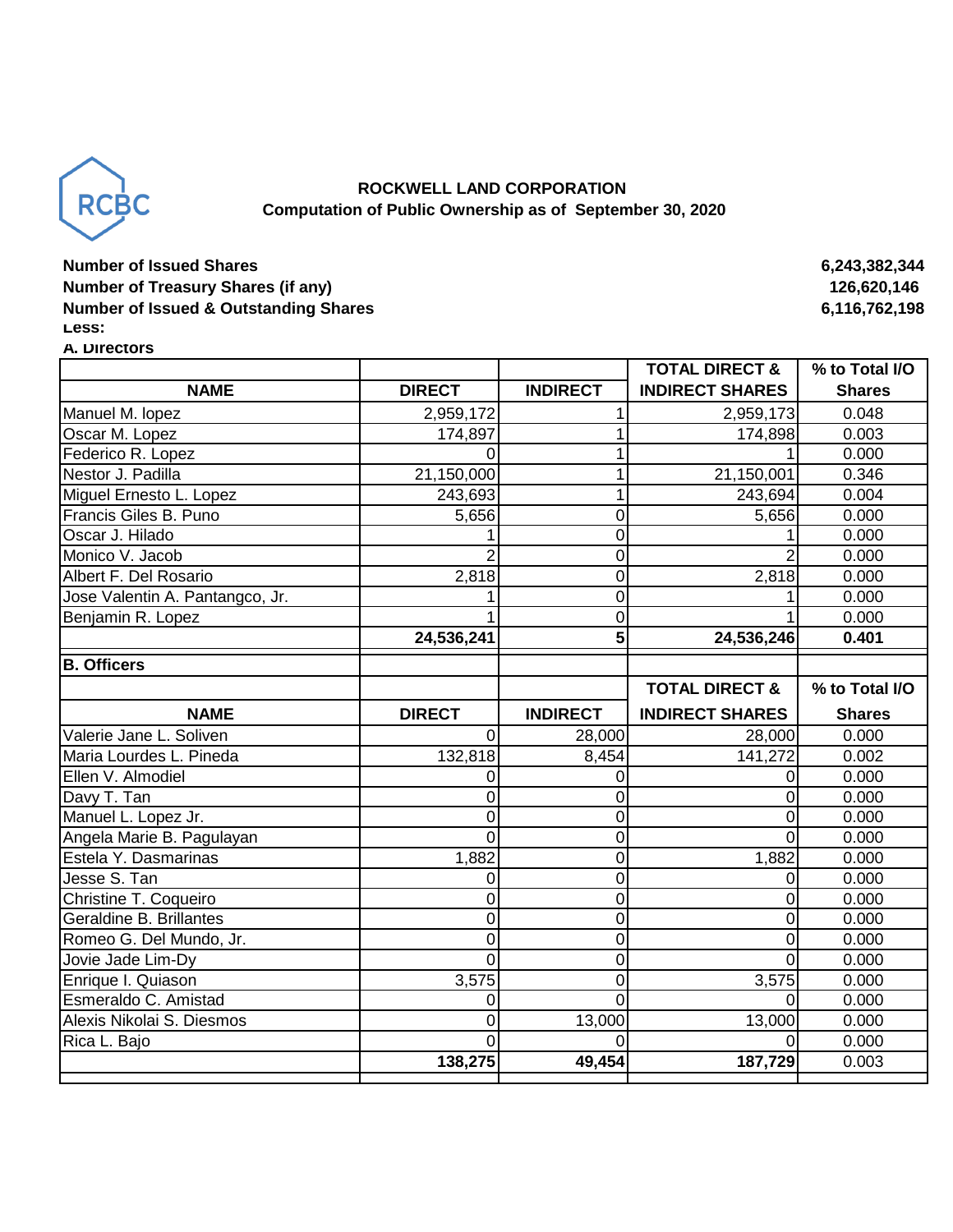| <b>C. Principal Stockholders</b>             |               |                 |                           |                |
|----------------------------------------------|---------------|-----------------|---------------------------|----------------|
|                                              |               |                 | <b>TOTAL DIRECT &amp;</b> | % to Total I/O |
| <b>NAME</b>                                  | <b>DIRECT</b> | <b>INDIRECT</b> | <b>INDIRECT SHARES</b>    | <b>Shares</b>  |
| <b>First Philippine Holdings Corporation</b> | 5,296,015,375 | $\Omega$        | 5,296,015,375             | 86.582         |
|                                              | 5,296,015,375 | 0               | 5,296,015,375             | 86.582         |
| D. Affiliates                                |               |                 |                           |                |
|                                              |               |                 | TOTAL DIRECT &            | % to Total I/O |
| <b>NAME</b>                                  | <b>DIRECT</b> | <b>INDIRECT</b> | <b>INDIRECT SHARES</b>    | <b>Shares</b>  |
|                                              |               |                 |                           | 0.000          |
|                                              |               |                 |                           |                |
| <b>E. Government</b>                         |               |                 |                           |                |
|                                              |               |                 | <b>TOTAL DIRECT &amp;</b> | % to Total I/O |
| <b>NAME</b>                                  | <b>DIRECT</b> | <b>INDIRECT</b> | <b>INDIRECT SHARES</b>    | <b>Shares</b>  |
|                                              |               |                 |                           | 0.000%         |
|                                              |               |                 |                           | 0.000%         |
| F. Banks                                     |               |                 | <b>TOTAL DIRECT &amp;</b> |                |
| <b>NAME</b>                                  | <b>DIRECT</b> | <b>INDIRECT</b> | <b>INDIRECT SHARES</b>    | <b>Shares</b>  |
|                                              |               |                 |                           | 0.000%         |
|                                              |               |                 |                           | 0.000%         |
|                                              |               | ۰               |                           | <b>0.000%</b>  |

| <b>G. Employees</b>                        |               |                 | <b>TOTAL DIRECT &amp;</b> |                |
|--------------------------------------------|---------------|-----------------|---------------------------|----------------|
| <b>NAME</b>                                | <b>DIRECT</b> | <b>INDIRECT</b> | <b>INDIRECT SHARES</b>    | <b>Shares</b>  |
|                                            | 0             | O               |                           | 0              |
| H. Lock-Up Shares                          |               |                 |                           |                |
|                                            |               |                 | <b>TOTAL DIRECT &amp;</b> | % to Total I/O |
| <b>NAME</b>                                | <b>DIRECT</b> | <b>INDIRECT</b> | <b>INDIRECT SHARES</b>    | <b>Shares</b>  |
|                                            |               |                 |                           | 0.000          |
|                                            |               | ۰               |                           | 0.000%         |
| I. Others                                  |               |                 |                           |                |
|                                            |               |                 | <b>TOTAL DIRECT &amp;</b> | % to Total I/O |
| <b>NAME</b>                                | <b>DIRECT</b> | <b>INDIRECT</b> | <b>INDIRECT SHARES</b>    | <b>Shares</b>  |
|                                            | 0             | 0               | 0                         | 0              |
| <b>Total Direct &amp; Indirect Shares</b>  |               |                 |                           | 5,320,739,350  |
| Total Number of Shares Owned by the Public |               |                 |                           | 796,022,848    |
| <b>PUBLIC OWNERSHIP%</b>                   |               |                 |                           |                |

# **PUBLIC OWNERSHIP%**

| Total No. of Shares Owned by the Public | 796,022,848   |        |
|-----------------------------------------|---------------|--------|
| Total Issued & Outstanding Shares       | 6,116,762,198 | 13.01% |